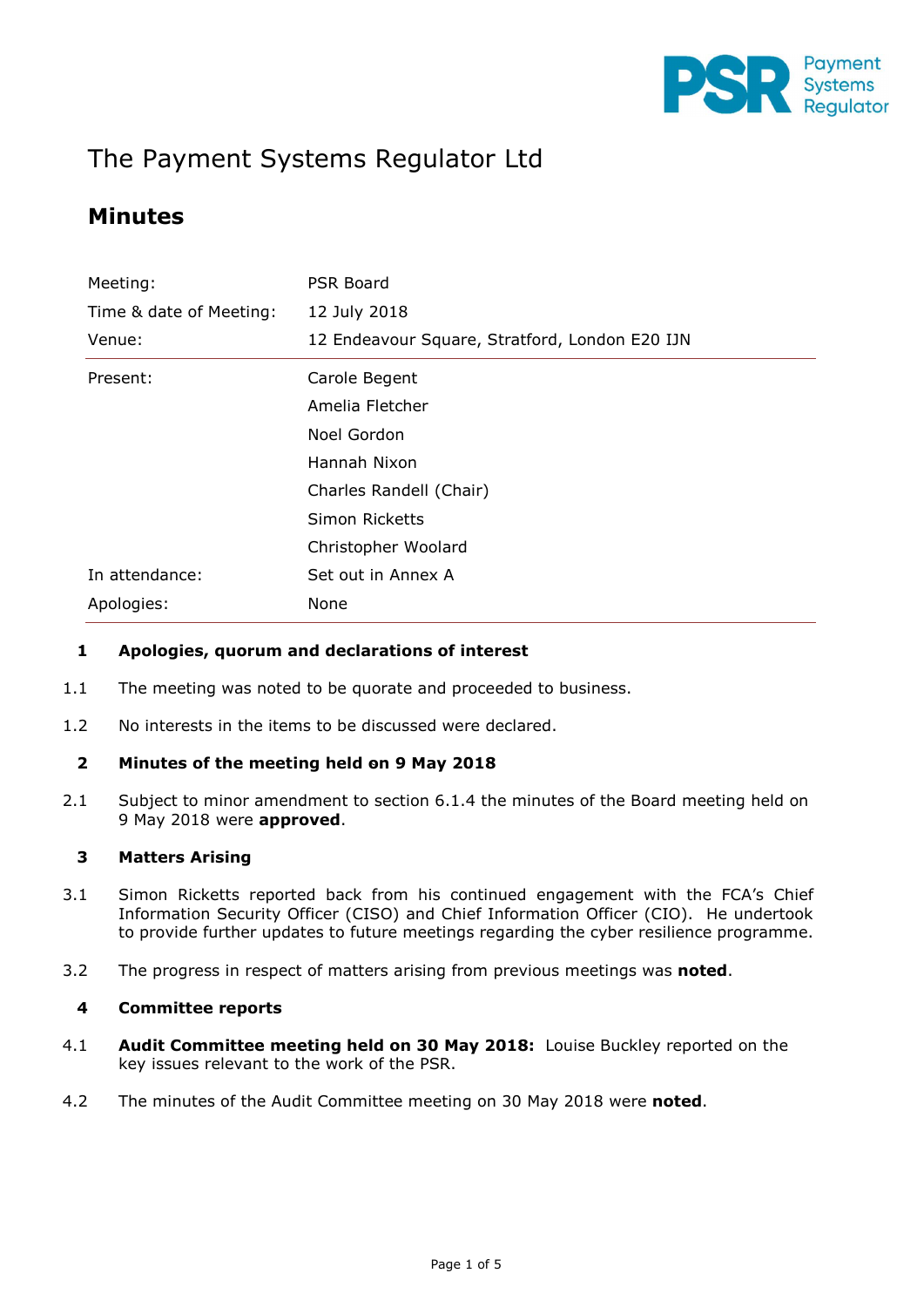#### 5 PSR Panel update

- 5.1 The Board welcomed Stephen Locke, PSR Panel (the Panel) Chair to the meeting.
- 5.2 **Annual report:** Mr Locke summarised the key achievements and challenges faced by the Panel during the past year and reiterated the open invitation for Board members to attend Panel meetings.
- 5.3 In noting the report the Board identified the following issues for further consideration:
	- interests of small businesses
	- maximising engagement with the Panel across both the PSR and FCA (as appropriate).
- 5.4 The Board thanked Mr Locke for his chairmanship and the work of the Panel which was highly valued by the Board and the wider PSR.
- 5.5 Membership update: the Board approved the following:
	- appointment of Mark O'Keefe and Matthew Hunt to the Panel from 1 July 2018 for a term of three years ending 30 June 2021
	- re-appointment of David Brook for a second term of three years from 1 June 2018 for a term of three years ending 31 May 2021.

#### 6 Report from the Managing Director

- 6.1 In considering the report the Board noted the following updates:
	- The PSR continued to monitor and liaise with stakeholders regarding the protection of ATMs. However, to date, the PSR had seen no evidence that protected ATMs were closing.
	- The implications of bank closures on deposit taking were also noted for further consideration.
	- The PSR's first Parliamentary reception hosted on 4 July 2018 had been well attended with lots of interest expressed in the PSR's work, particularly around ATMs and APP scams.
	- The PSR continued to liaise with the NPSO to ensure their tendering criteria took sufficient account of operational and competition risk.
	- The Board received a verbal update on the progress of the PSR's first antitrust investigation under the Competition Act 1998 (CA98), noting that the review of associated documentation continued. A further update would be provided to a future meeting.

#### 7 Stakeholder survey results

7.1 In considering the report the Board noted that stakeholders continued to be optimistic about the overall direction of travel of the payments industry. And the perception that the PSR was moving from planning to delivery with growing confidence that it will do what it says it will through the achievement of identifiable and co-ordinated actions and objectives.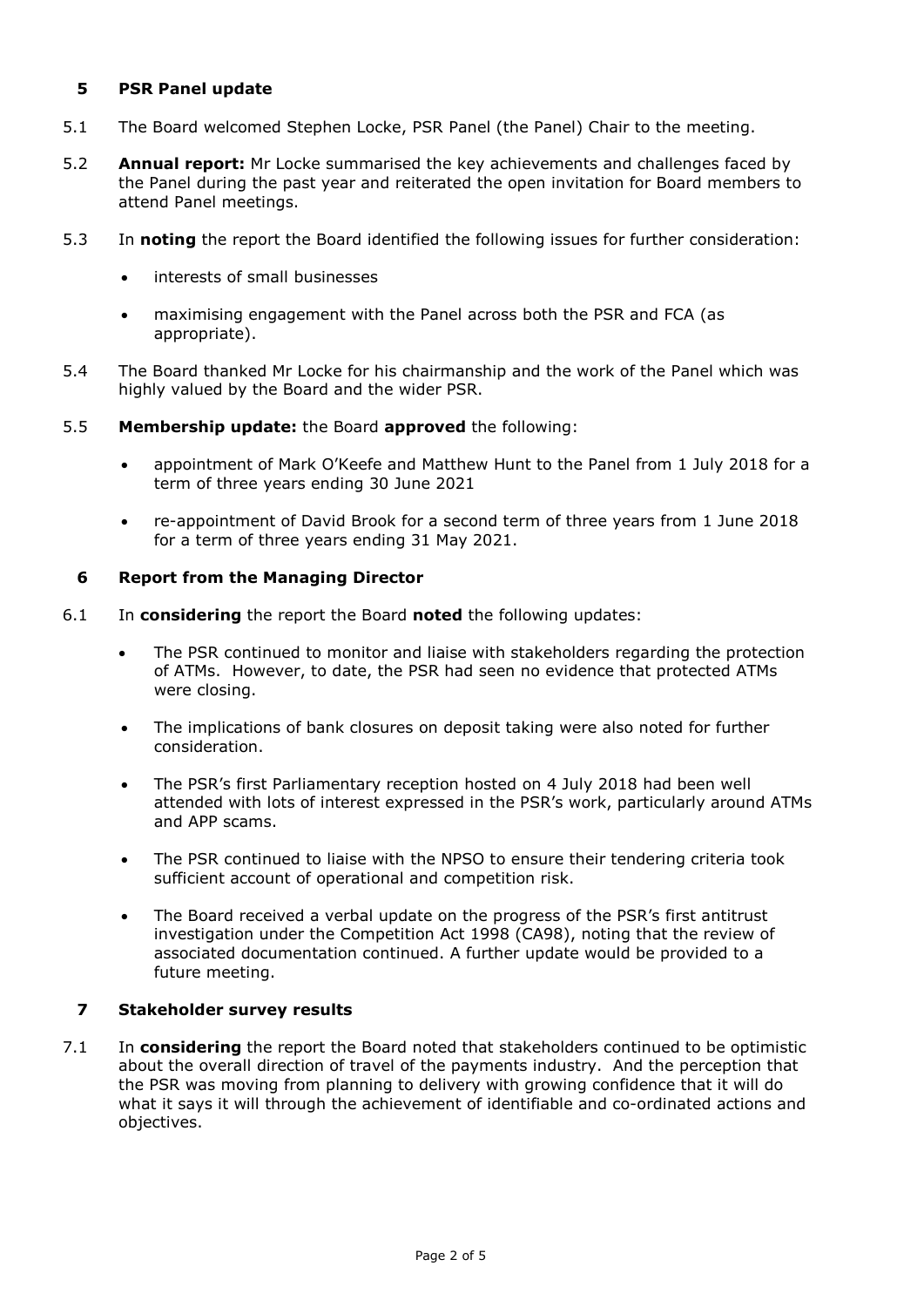- 7.2 In follow-up the Board identified the following issues for further consideration:
	- communicating the PSR's vision and strategy to ensure this continued to be understood by stakeholders
	- ensuring that the interests of end users are sufficiently understood

#### 8 Employee survey results

- 8.1 The Board considered the report and discussed the key outcomes. It noted that a number of focus groups had been held to consider the survey. These had been well attended and had concentrated on three key areas:
	- strategy and vision
	- transparency and collaboration
	- development
- 8.2 More staff sessions and strategy days were planned to further engage staff, and in particular on development of the future strategy and work programme.
- 8.3 In follow-up the Board encouraged the executive to leverage the boutique size of the PSR to engage staff in the co-production of organisational strategy and culture as well as harnessing staff pride in the work of the organisation.
- 8.4 The Board also considered that the results from the planned staff engagement events would be useful.

#### 9 Contingent reimbursement model

- 9.1 Facilitating delivery of the contingent reimbursement model was recognised as a key priority for the PSR.
- 9.2 In **considering** the report the Board noted the following:
	- The areas where the steering group has reached general agreement, and the outstanding issues still being considered
	- proportionality and transition considerations regarding the adoption of the code by participants
	- the activities and timetable associated with the introduction of confirmation of payee
	- the need for timely reimbursement of consumers if they met their requisite level of care, that is not held up by PSP disputes, and the need for a dispute resolution mechanism between banks when assigning culpability.
- 9.3 The Board supported the work underway to deliver the interim code to the current timetable.

#### 10 Planned wider cards work

10.1 The Board **supported** the planned market review into the supply of card acquiring services in the UK.

#### 11 Contactless mobile payments

11.1 The paper was **noted** without discussion.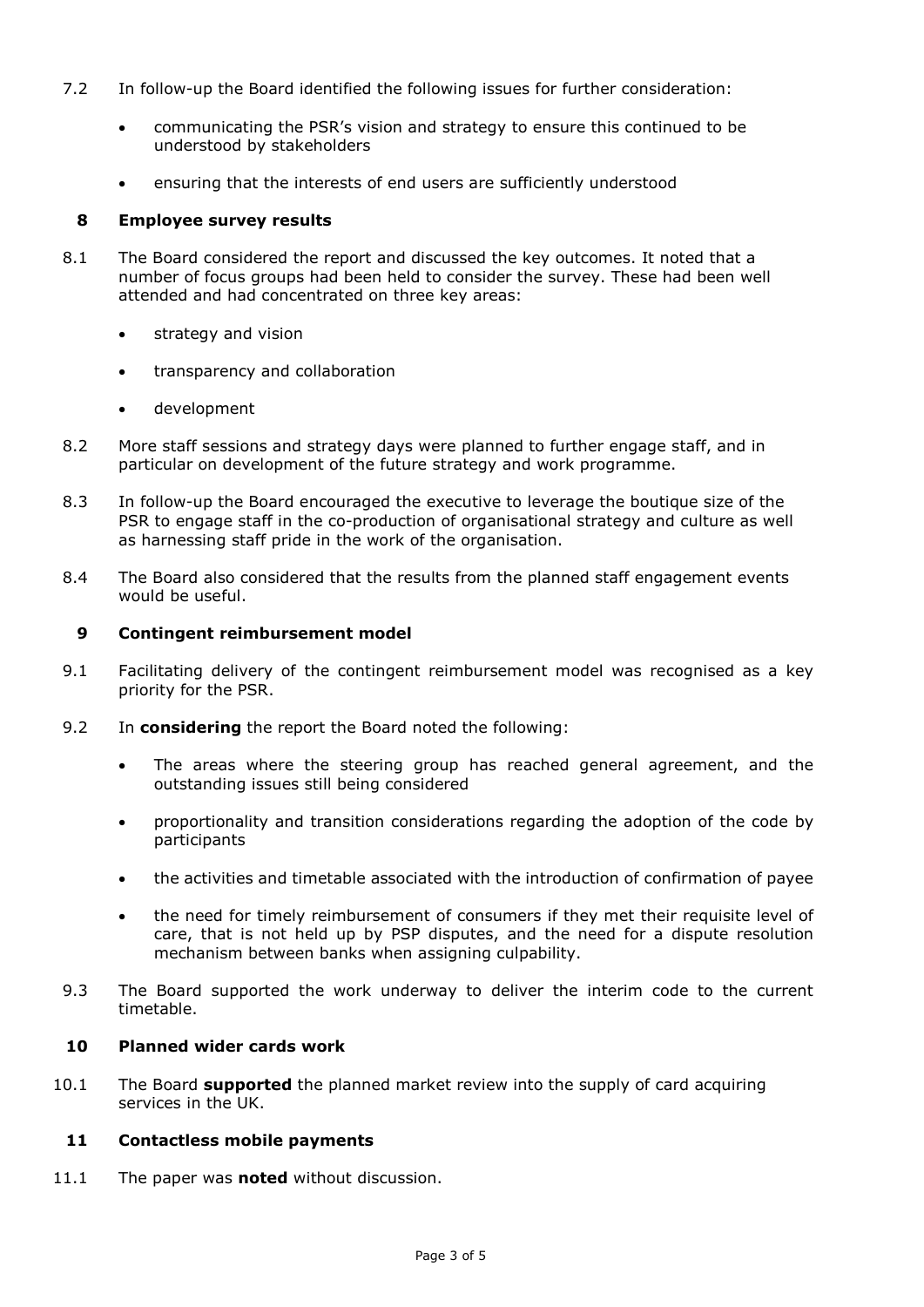#### 12 Papers for noting

- 12.1 The following papers were noted:
	- PSR's new Brexit powers to onshore and maintain the IFR Regulatory Technical Standards.
	- Update on review of 2015 Directions: noting that a substantive discussion regarding policy recommendations and proposed revisions to the Directions for consultation was scheduled for 17 September 2018.
	- ExCo minutes
	- Draft agenda for the meeting on 17 September 2018: subject to the addition of any further items discussed during the meeting.
	- Forward agenda 2018: subject to the addition of any further items discussed during the meeting.

#### 13 Any other business

13.1 With no further items of business to discuss the meeting closed.

#### Charles Randell

Chair